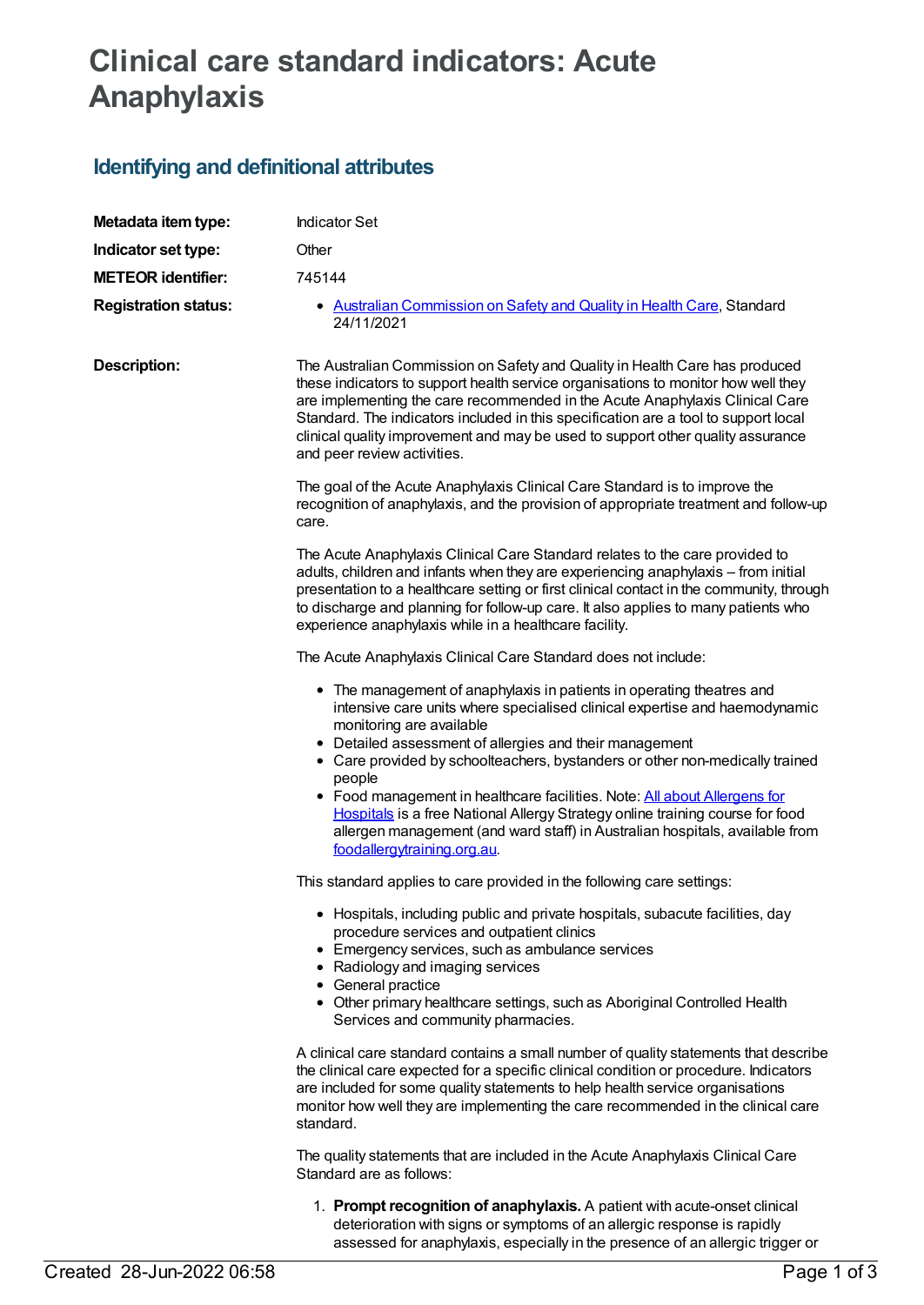a history of allergy.

- 2. **Immediate injection of intramuscular adrenaline.** A patient with anaphylaxis, or suspected anaphylaxis, is administered adrenaline intramuscularly without delay, before any other treatment including asthma medicines. Corticosteroids and antihistamines are not first-line treatments for anaphylaxis.
- 3. **Correct patient positioning.** A patient experiencing anaphylaxis is laid flat, or allowed to sit with legs extended if breathing is difficult. An infant is held or laid horizontally. The patient is not allowed to stand or walk during, or immediately after the event until they are assessed as safe to do so, even if they appear to have recovered.
- 4. **Access to a personal adrenaline injector in all healthcare settings.** A patient who has an adrenaline injector has access to it for self-administration during all healthcare encounters. This includes patients keeping their adrenaline injector safely at their bedside during a hospital admission.
- 5. **Observation time following anaphylaxis.** A patient treated for anaphylaxis remains under clinical observation for at least 4 hours after their last dose of adrenaline, or overnight as appropriate according to the current Australasian Society of Clinical Immunology and Allergy Acute Management of Anaphylaxis Guidelines. Observation timeframes are determined based on assessment and risk appraisal after initial treatment.
- 6. **Discharge management and documentation.** Before a patient leaves a healthcare facility after having anaphylaxis, they are advised about the suspected allergen, allergen avoidance strategies and post-discharge care. The discharge care plan is tailored to the allergen and includes details of the suspected allergen, the appropriate ASCIA Action Plan, and the need for prompt follow-up with a general practitioner and clinical immunology/allergy specialist review. Where there is a risk of re-exposure, the patient is prescribed a personal adrenaline injector and is trained in its use. Details of the allergen, the anaphylactic reaction and discharge care arrangements are documented in the patient's healthcare record.

### **Relational attributes**

| Indicators linked to this<br>Indicator set: | <b>Acute Anaphylaxis Clinical Care Standard: 01-Evidence of a locally approved</b><br>anaphylaxis pathway<br>Australian Commission on Safety and Quality in Health Care, Standard 24/11/2021                                                                                                                                      |
|---------------------------------------------|-----------------------------------------------------------------------------------------------------------------------------------------------------------------------------------------------------------------------------------------------------------------------------------------------------------------------------------|
|                                             | <b>Acute Anaphylaxis Clinical Care Standard: 02-Proportion of patients with</b><br>anaphylaxis treated with intramuscular adrenaline<br>Australian Commission on Safety and Quality in Health Care, Standard 24/11/2021                                                                                                           |
|                                             | <b>Acute Anaphylaxis Clinical Care Standard: 04-Evidence of a locally approved</b><br>policy to ensure patients maintain access to their personal adrenaline injectors.<br>Australian Commission on Safety and Quality in Health Care, Standard 24/11/2021                                                                        |
|                                             | <b>Acute Anaphylaxis Clinical Care Standard: 06a-Evidence of local arrangements</b><br>that ensure patients treated for anaphylaxis receive tailored discharge planning<br>prior to separation from hospital.<br>Australian Commission on Safety and Quality in Health Care, Standard 24/11/2021                                  |
|                                             | <b>Acute Anaphylaxis Clinical Care Standard: 6b-Proportion of patients treated for</b><br>anaphylaxis separated from hospital with a completed ASCIA Action Plan for<br><b>Anaphylaxis or ASCIA Action Plan for Drug (Medication) Allergy.</b><br>Australian Commission on Safety and Quality in Health Care, Standard 24/11/2021 |
|                                             | <b>Acute Anaphylaxis Clinical Care Standard: 6c-Proportion of patients treated for</b><br>anaphylaxis who require adrenaline injectors who are supplied or prescribed an<br>adrenaline injector prior to separation from hospital.<br>Australian Commission on Safety and Quality in Health Care, Standard 24/11/2021             |

### **Collection and usage attributes**